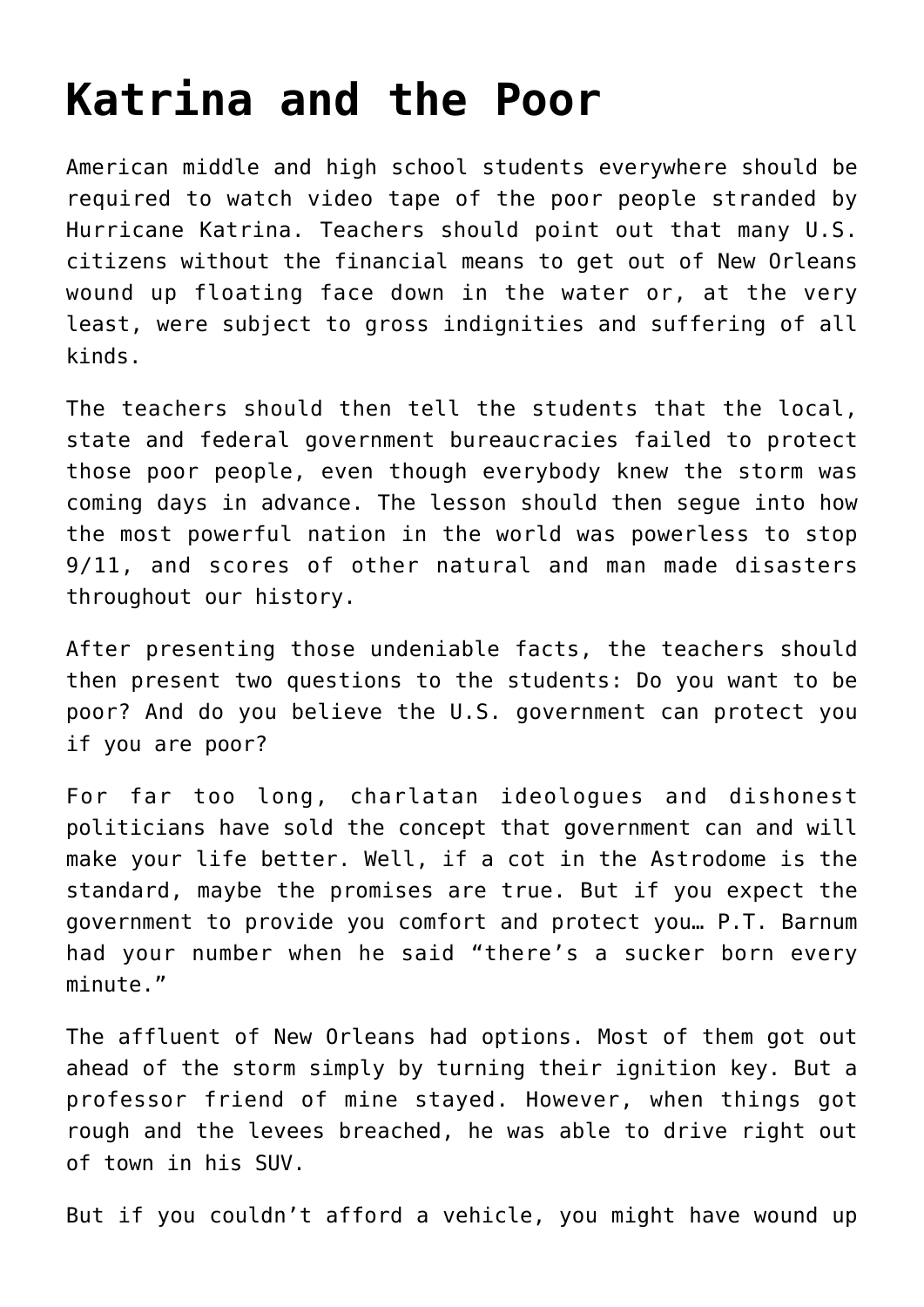in the Superdome where there were few supplies and little security. With 20 thousand folks in the building, bathrooms quickly broke down, and so did civility. I covered the story almost non-stop for days. I didn't see one affluent person in the Superdome. Not one.

The Bible says "the poor, they will always be with us." But it doesn't have to be that way here in America. Here we have compulsory, free public schools, scholarships and aid galore for higher education. We also have affirmative action, job training, GED opportunities, military training, and options all over the place.

It is no accident that millions of poor people from all over the world sneak into America because they can make money here if they work hard. There are opportunities for people who can't even speak English.

Yet the racial hustlers and far-left demagogues continue to sell victimization to Americans living in the poor precincts. The poverty pimps can't blame the establishment fast enough for ghettos and deprivation and even hurricanes. But you rarely hear the words 'personal responsibility' when it comes to attacking the poverty problem.

Here's the end zone on this: the government can force your parents to send you to school but can't force you to learn. If you do not educate yourself or develop a marketable skill, the chances are you will be poor and powerless. If you react to that situation by committing crimes or becoming addicted, you will sink further into the swamp of hopelessness and your life will be largely meaningless.

Let the kids see the poor in New Orleans and the suffering they endured. Then prod the children to connect the dots and wise up. Educate yourself, work hard, and be honest. Then when disaster occurs you will have a fighting chance to beat it.

If you don't do those things, the odds are that you will be